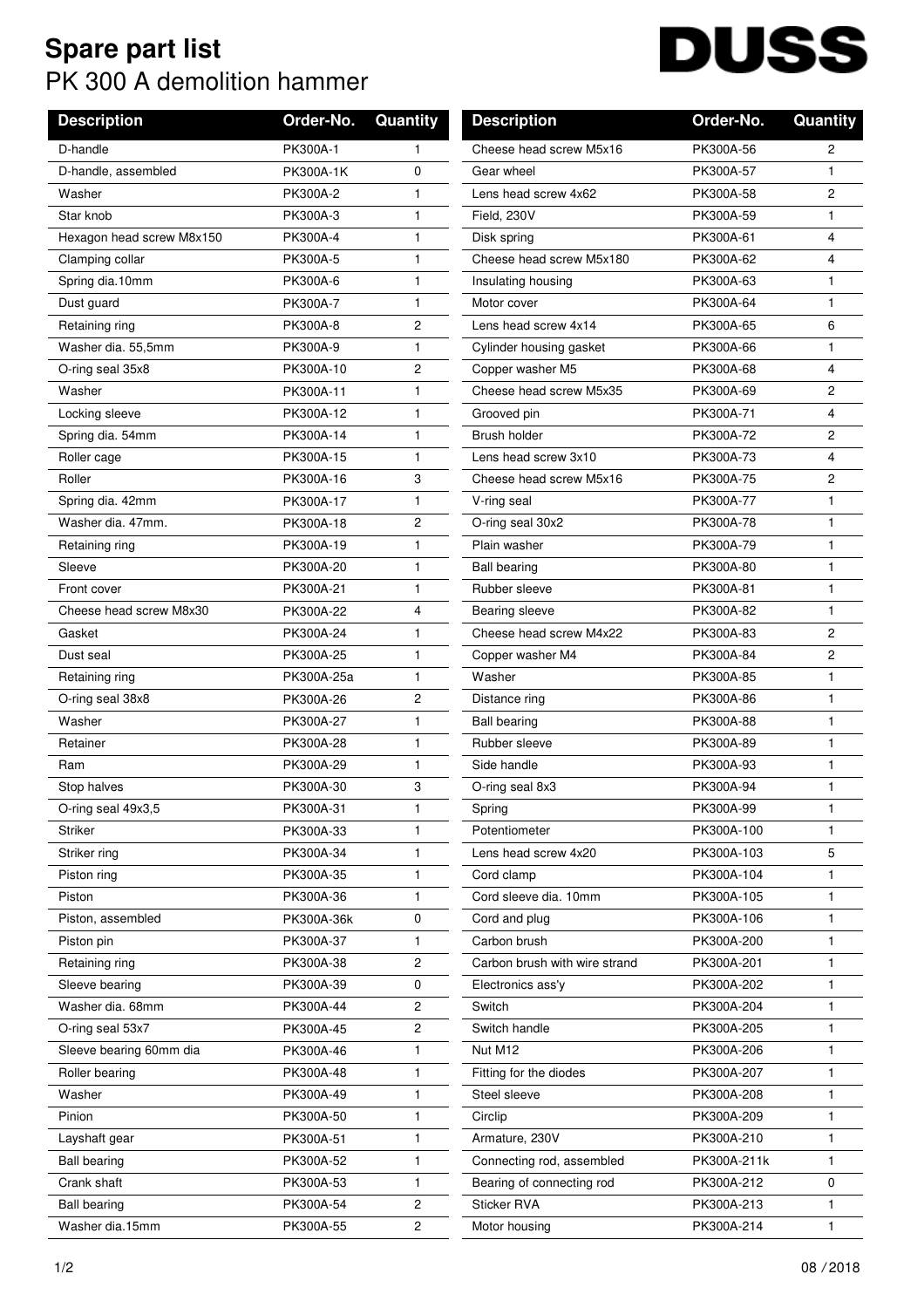## **Spare part list** PK 300 A demolition hammer

## **DUSS**  $\overline{\phantom{a}}$

| <b>Description</b>                | Order-No.   | Quantity | <b>Description</b>               | Order-No.  |
|-----------------------------------|-------------|----------|----------------------------------|------------|
| Cylinder                          | PK300A-400  |          | Disk spring                      | PK300A-411 |
| Cylinder housing                  | PK300A-401  |          | Screw 4x27                       | PK300A-412 |
| PK300A nameplate                  | PK300A-402  |          | Spacer                           | PK300A-413 |
| <b>DUSS PK300A sticker</b>        | PK300A-403  | 2        | Pressure spring                  | PK300A-414 |
| Lower vibration absorber housing  | PK300A-404  |          | Shock absorber                   | PK300A-415 |
| Vibration absorber housing, ass'y | PK300A-404k | 0        | Pressure spring                  | PK300A-416 |
| Spacer                            | PK300A-405  | 4        | Washer M6                        | PK300A-417 |
| Pressure spring                   | PK300A-406  | 8        | Cheese head screw M6x80          | PK300A-418 |
| Antivibration mass                | PK300A-407  |          | O-ring seal 12x2                 | PK300A-419 |
| Spring plate                      | PK300A-408  |          | Cable connector                  | PK300A-420 |
| Pressure spring                   | PK300A-409  | 2        | Upper vibration absorber housing | PK300A-421 |
| Washer 9x15x0.5                   | PK300A-410  | 4        |                                  |            |
|                                   |             |          |                                  |            |

| <b>Description</b>               | Order-No.  | Quantity |
|----------------------------------|------------|----------|
| Disk spring                      | PK300A-411 | 2        |
| Screw 4x27                       | PK300A-412 | 2        |
| Spacer                           | PK300A-413 | 2        |
| Pressure spring                  | PK300A-414 | 2        |
| Shock absorber                   | PK300A-415 | 1        |
| Pressure spring                  | PK300A-416 | 4        |
| Washer M6                        | PK300A-417 | 6        |
| Cheese head screw M6x80          | PK300A-418 | 6        |
| O-ring seal 12x2                 | PK300A-419 | 4        |
| Cable connector                  | PK300A-420 | 1        |
| Upper vibration absorber housing | PK300A-421 |          |
|                                  |            |          |